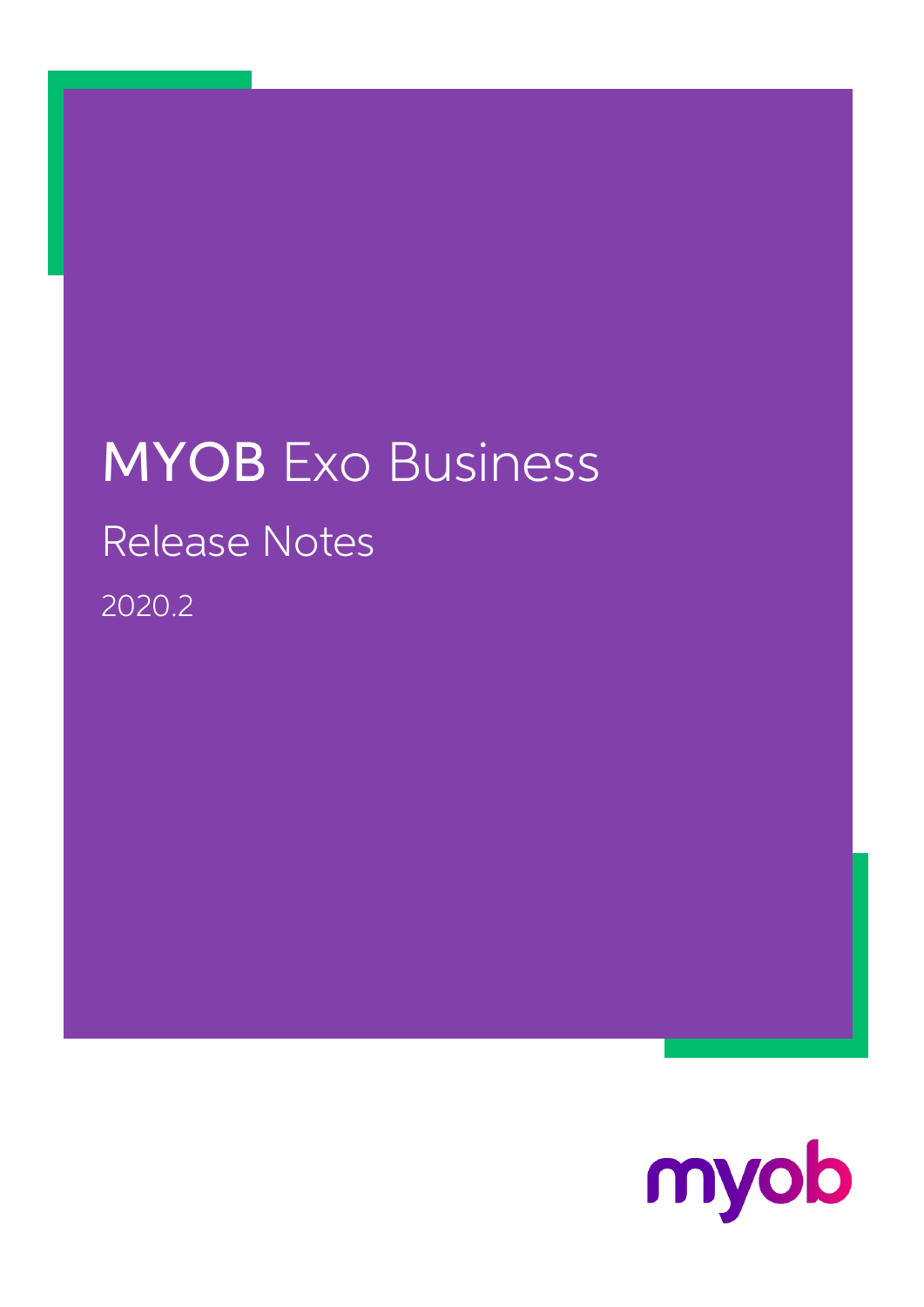# Contents

| Introduction           |   |
|------------------------|---|
|                        |   |
| Installation           | 2 |
|                        |   |
|                        |   |
|                        |   |
|                        |   |
|                        |   |
|                        |   |
| <b>New Features</b>    | 4 |
|                        |   |
|                        |   |
|                        |   |
| <b>Resolved Issues</b> | 7 |
|                        |   |
|                        |   |
|                        |   |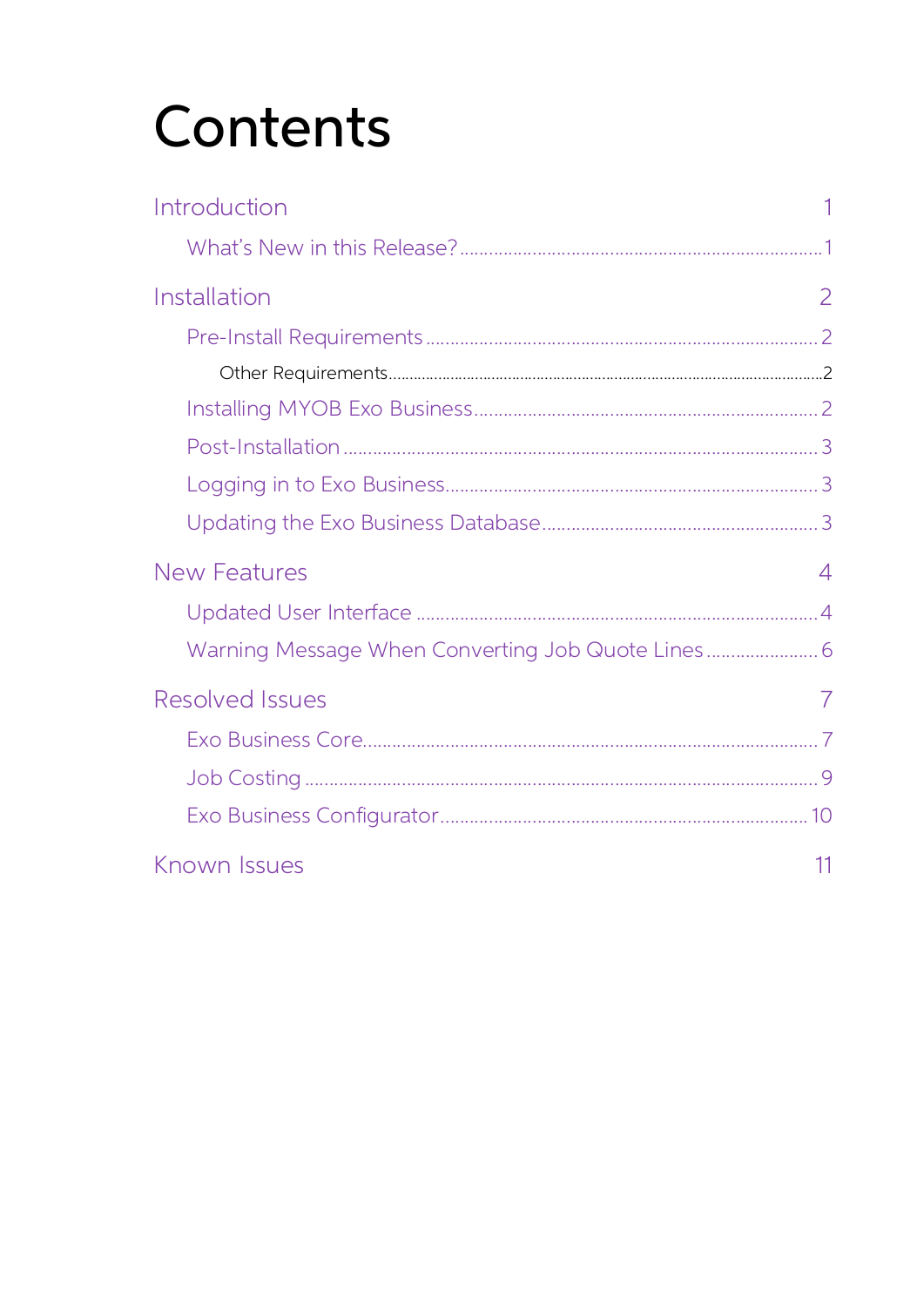# <span id="page-2-0"></span>Introduction

## <span id="page-2-1"></span>What's New in this Release?

This release includes updates to the user interface of the core Exo Business screens

and resolves several defects identified. The purpose of this document is to provide essential information on the installation and use of this release:

- The **Installation** section provides an overview of the installation process, including pre-installation requirements and post installation steps.
- The **New Features** section describes all new features introduced in this release.
- The **Resolved Issues** section describes all issues that have been addressed by this release.
- The **Known Issues** section details any issues in this release that have been identified as requiring attention.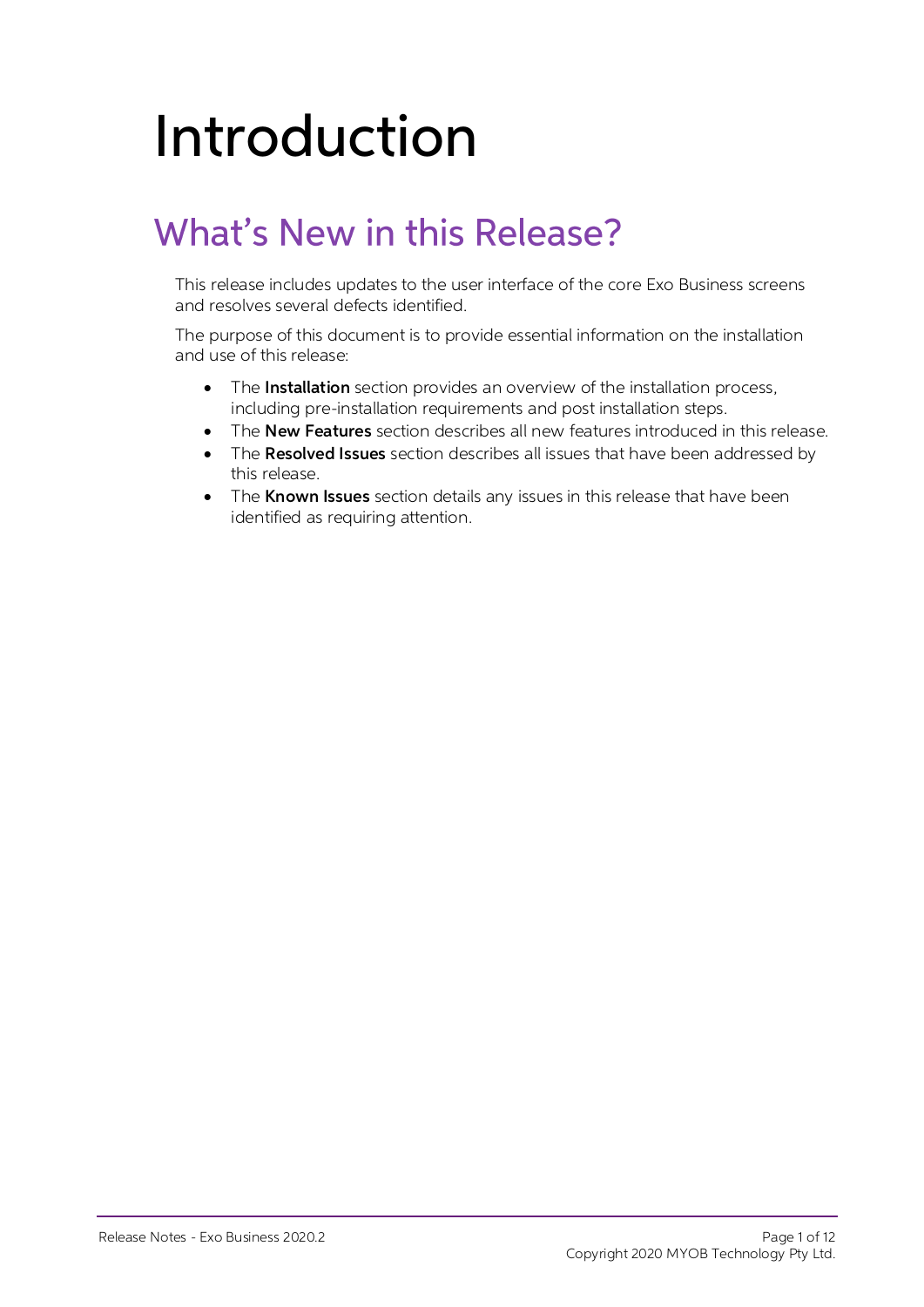## <span id="page-3-0"></span>Installation

## <span id="page-3-1"></span>Pre-Install Requirements

Minimum system requirements for PCs running MYOB Exo Business components are detailed below. See the <u>Minimum System Requirements page</u> on the Exo Business Education Centre for details about the requirements and supported

The performance of the Exo Business system is not assured if these requirements are not met. MYOB cannot assure performance if the Exo Business system is installed on a server that is already under load from other processe

#### <span id="page-3-2"></span>Other Requirements

Certain features of MYOB Exo Business require one or more of the following:

- Internet access
- Microsoft Internet Explorer 7.0 or later
- Adobe® Acrobat Reader 7.0 or later

Microsoft Office connection requires Microsoft Word/Excel 2016.

Contact synchronisation requires Microsoft Outlook 2016.

This release of MYOB Exo Business requires **ExonetLib.dll** version 2020.2, which is installed with the application.

When installing manually with 64-bit Outlook integration, you must copy the file RwEasyMAPI64.exe from the Supporting Files\RapWare folder of the Exo Business DVD to the install directory. Register this file by running the following from a command prompt:

```
RwEasyMAPI64.exe /regserver
```
Note: The client installer does this automatically.

### <span id="page-3-3"></span>Installing MYOB Exo Business

Information on installing and upgrading MYOB Exo Business is available on the MYOB Exo Business Education Centre see the following pages:

- [Installing Exo Business](http://help.myob.com.au/exo/installexobusiness.htm)
- [Installing Exo Business Services](http://help.myob.com.au/exo/installexobusinessservices.htm)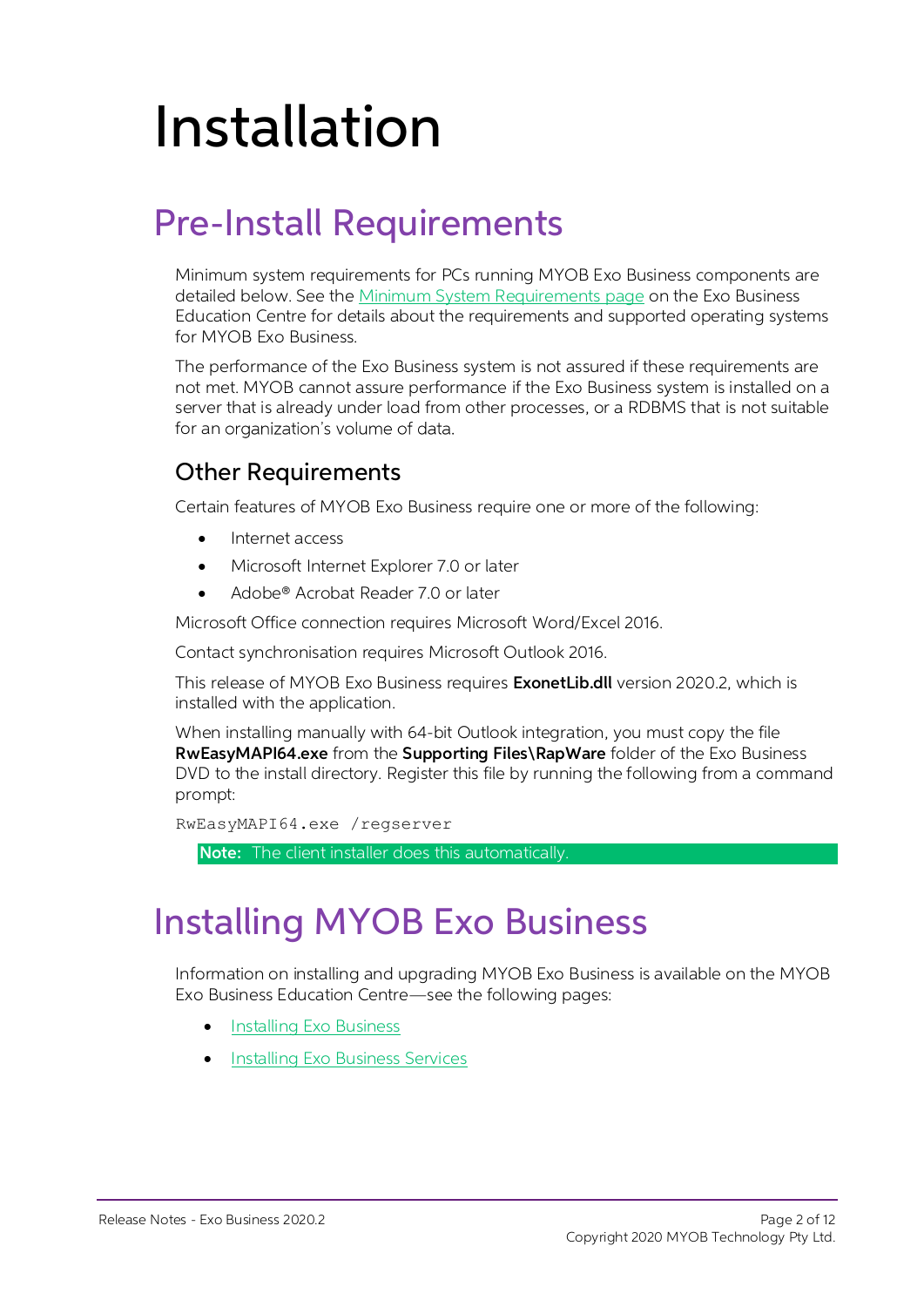### <span id="page-4-0"></span>Post-Installation

Once you've installed MYOB Exo Business, you must configure it for use. You can optionally migrate data into Exo Business from another MYOB product. The configuration and migration processes are detailed in the MYOB Exo Bu

### <span id="page-4-1"></span>Logging in to Exo Business

New MYOB Exo Business databases are installed with one or more default user<br>accounts. When logging in to Exo Business for the first time, you must supply the<br>following login details:

For a new blank database (EXO LIVE):

- $\bullet$  Default admin user = ExoAdmin
- Default admin password = ExoAdmin

For the demonstration database (EXO DEMO):

- Default admin user = ExoAdmin
- $\bullet$  Default admin password = ExoAdmin
- Default demo user = demo
- Default demo password = DEMO

Note: Passwords are case-sensitive, but login names aren't.

#### <span id="page-4-2"></span>Updating the Exo Business Database

If you are upgrading from 2020.1 the database upgrade process is trivial as nearly all of<br>the changes are to the user interface.<br>If however, you are upgrading from a version of MYOB Exo Business before release<br>2019.4.1, th

You'll need to run the database update utility to apply the changes. While the process<br>to update Exo Business hasn't changed, there is an additional step to convert columns<br>in the database to their Unicode equivalents.

Before updating client databases, partners must read the <u>MYOB Exo Business 2019.4.1</u><br>Upgrade - Unicode Database Conversion whitepaper. The whitepaper details steps that you must carry out before performing the update.

Note: Prior to updating to Exo Business 2020.1, you must backup the database. The changes that the update makes to the database schema cannot be undone.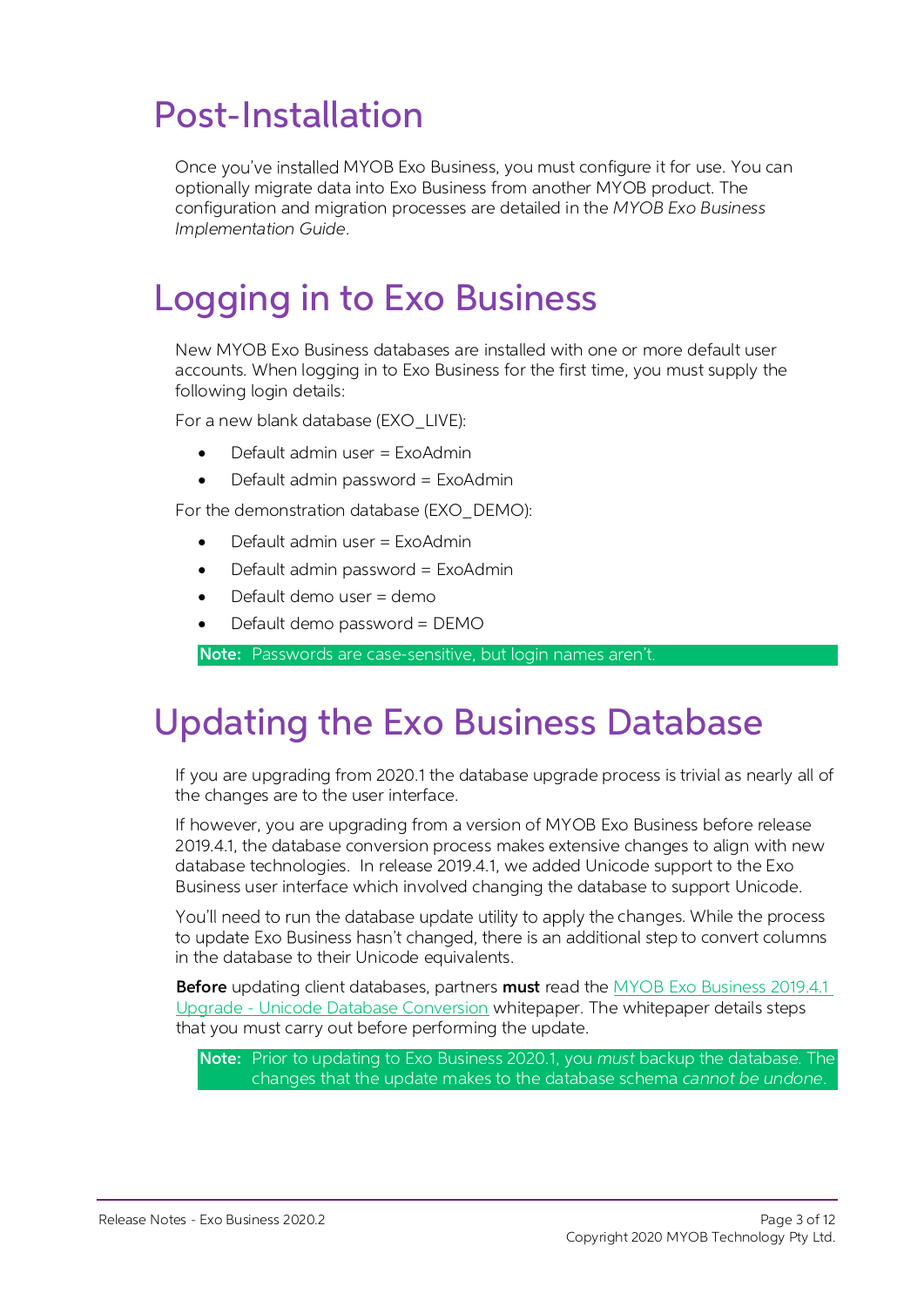## <span id="page-5-0"></span>New Features

In this release, we've updated the user interface of the remaining finance function<br>screens and also the entire CRM and Job Costing applications to give them a more<br>modern and consistent look. These updates improve the sof

These changes follow the user interface updates in the core Exo Business application that were made in release 2020.1.

Note: This document gives you an overview of the user interface changes we're introducing. It's not a comprehensive quide to those changes.

We've also addressed prioritised defects and suggestions in the CRM and Job Costing<br>areas.

### <span id="page-5-1"></span>Updated User Interface

In this release, we've updated the user interface in Exo Business CRM and Exo Job<br>Costing. As with the user interface updates in Exo Business 2020.1, the changes that<br>apply to all CRM and Job Costing screens are cosmetic:

- The font used in Exo Business is the same as the one used throughout Microsoft Windows and it supports Unicode characters. The font is easier to read and there is less feathering when up-scaling is used.
- The icons on the toolbars and in menu lists are flatter and larger. They're also • clearer than the icons previously used with Job Costing and CRM and are scalable.



• If you have defined shortcut icons on the title bars of CRM or Job Costing, during the upgrade process the old icon inherits a new equivalent icon. You can select from the library of new icons when you create a shortcut.

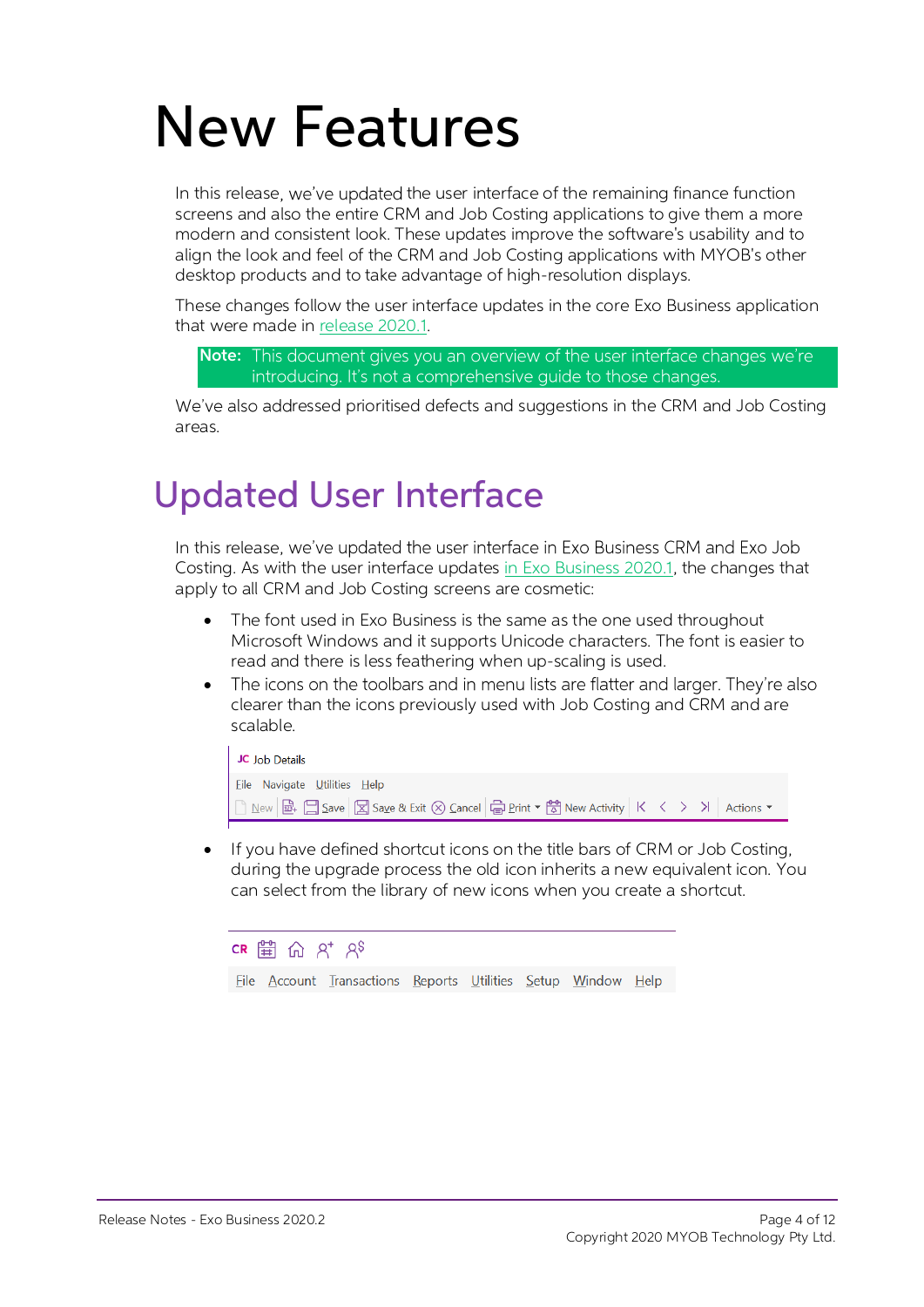The **Actions** dropdown menu on toolbars consolidate related functions and toolbar buttons in one place to remove clutter from toolbars. Here's an example:

| Actions $\blacktriangledown$ |
|------------------------------|
| Select Address               |
| <b>Resource Allocations</b>  |
| My Button1                   |
| My Button2                   |
| My Button3                   |

• Labels and fields no longer overlap when you scale the CRM and Job Costing windows to 125% or 150%.

This is what you'll see when you log in to Exo Business CRM version 2020.2 for the first time:

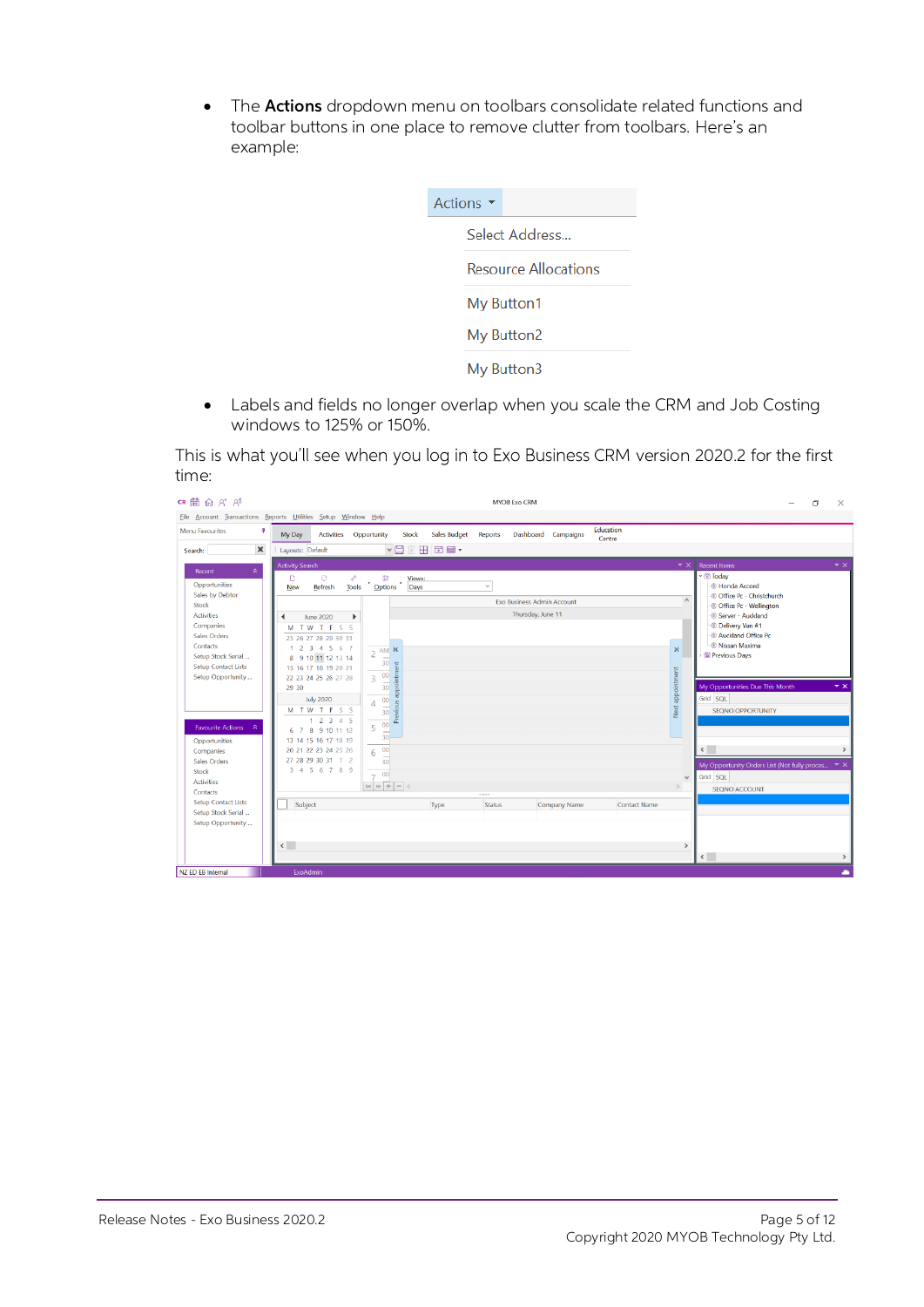This is the updated Job Costing window:

| Eile Account Transactions Reports Utilities Setup Window Help<br>Education<br>Task<br><b>Menu Favourites</b><br>$\mathbf{a}$<br>Dashboard<br><b>Utilities</b><br>Jobs<br>Scheduler<br>Centre<br>¥日<br>$\times$<br>田田田<br>Layouts: Default<br>Search:<br>$\star \times$<br><b>Activity Search</b><br><b>Recent Items</b><br>Recent<br>《<br>v 偷 Today<br>n<br>$\circ$<br>P<br>的<br>Views:<br>Befresh <sup>3</sup> Iools Options Days<br>Plan/Maintain Jobs<br>® Honda Accord<br>$\checkmark$<br><b>New</b><br><b>Debtors Account Screen</b><br><sup>-</sup> © Office Pc - Christchurch<br>$\land$<br>Exo Business Admin Account<br><b>Batch Print Invoices</b><br>Office Pc - Wellington<br>Thursday, June 11<br>Direct New Job Entry<br>Server - Auckland<br><b>June 2020</b><br>$\mathbf{r}$<br>$\blacktriangleleft$<br><b>Direct Material Entry</b><br>⊙ Delivery Van #1<br>M T W T F S S<br>Stock Item Screen<br><b>® Auckland Office Pc</b><br>25 26 27 28 29 30 31<br><b><i><b>O</b></i></b> Nissan Maxima<br>Serviceable Units<br>1 2 3 4 5 6 7<br>$\mathcal{Y}$<br>8 AM K<br><b><i><u>i</u></i></b> Previous Days<br><b>Direct Time Entry</b><br>8 9 10 11 12 13 14<br><b>Contacts Screen</b><br>15 16 17 18 19 20 21<br>Next appointment<br>9<br>22 23 24 25 26 27 28<br>29 30<br>$10^{-00}$<br><b>July 2020</b><br>M T W T F S S<br>1 2 3 4 5<br>운<br>00<br><b>Favourite Actions</b><br>交<br>11<br>6 7 8 9 10 11 12<br>30<br>Plan/Maintain Jobs<br>13 14 15 16 17 18 19<br>$12^{PM}$<br>20 21 22 23 24 25 26<br>Debtors Account Screen<br>27 28 29 30 31 1 2<br><b>Stock Item Screen</b><br>30<br>3 4 5 6 7 8 9<br><b>Direct Material Entry</b><br>00<br>$\checkmark$<br><b>Batch Print Invoices</b> | JC. | MYOB Exo Job Costing       | σ<br>$\times$                      |
|--------------------------------------------------------------------------------------------------------------------------------------------------------------------------------------------------------------------------------------------------------------------------------------------------------------------------------------------------------------------------------------------------------------------------------------------------------------------------------------------------------------------------------------------------------------------------------------------------------------------------------------------------------------------------------------------------------------------------------------------------------------------------------------------------------------------------------------------------------------------------------------------------------------------------------------------------------------------------------------------------------------------------------------------------------------------------------------------------------------------------------------------------------------------------------------------------------------------------------------------------------------------------------------------------------------------------------------------------------------------------------------------------------------------------------------------------------------------------------------------------------------------------------------------------------------------------------------------------------------------------------------------------------------------------------------------------------------|-----|----------------------------|------------------------------------|
|                                                                                                                                                                                                                                                                                                                                                                                                                                                                                                                                                                                                                                                                                                                                                                                                                                                                                                                                                                                                                                                                                                                                                                                                                                                                                                                                                                                                                                                                                                                                                                                                                                                                                                              |     |                            |                                    |
| Direct New Job Entry<br><br><b>Direct Time Entry</b><br>$\mathsf{S}$<br>Subject<br>Type<br>Company Name<br>Contact Name<br>Status<br>Serviceable Units<br>Si<br>Contacts Screen<br>$\langle$<br>$\rightarrow$<br>NZ ED EB Internal<br>ExoAdmin                                                                                                                                                                                                                                                                                                                                                                                                                                                                                                                                                                                                                                                                                                                                                                                                                                                                                                                                                                                                                                                                                                                                                                                                                                                                                                                                                                                                                                                               |     | $H(H)$ $H$ $H$ $H$ $H$ $H$ | $\blacktriangledown$ $\times$<br>۰ |

### <span id="page-7-0"></span>Warning Message When Converting Job Quote Lines

When the **Copy to** option for one or more job lines on the **Quote** tab of the Job Details window is set to P (send to Purchase Order), this message now displays when you convert quote lines to actuals:

| Warning |                                                                                                        |        |
|---------|--------------------------------------------------------------------------------------------------------|--------|
|         | There are purchase lines (P) on this quote. Do you want<br>to convert the purchase lines to costs (C)? |        |
|         | Nο<br>/ec                                                                                              | Cancel |

Click:

- Yes, to convert all purchase lines to costs and move them to the Costs tab.
- No, to move the cost lines to the Costs tab but leave the purchase lines on the Quote tab.
- Cancel, to not process any lines.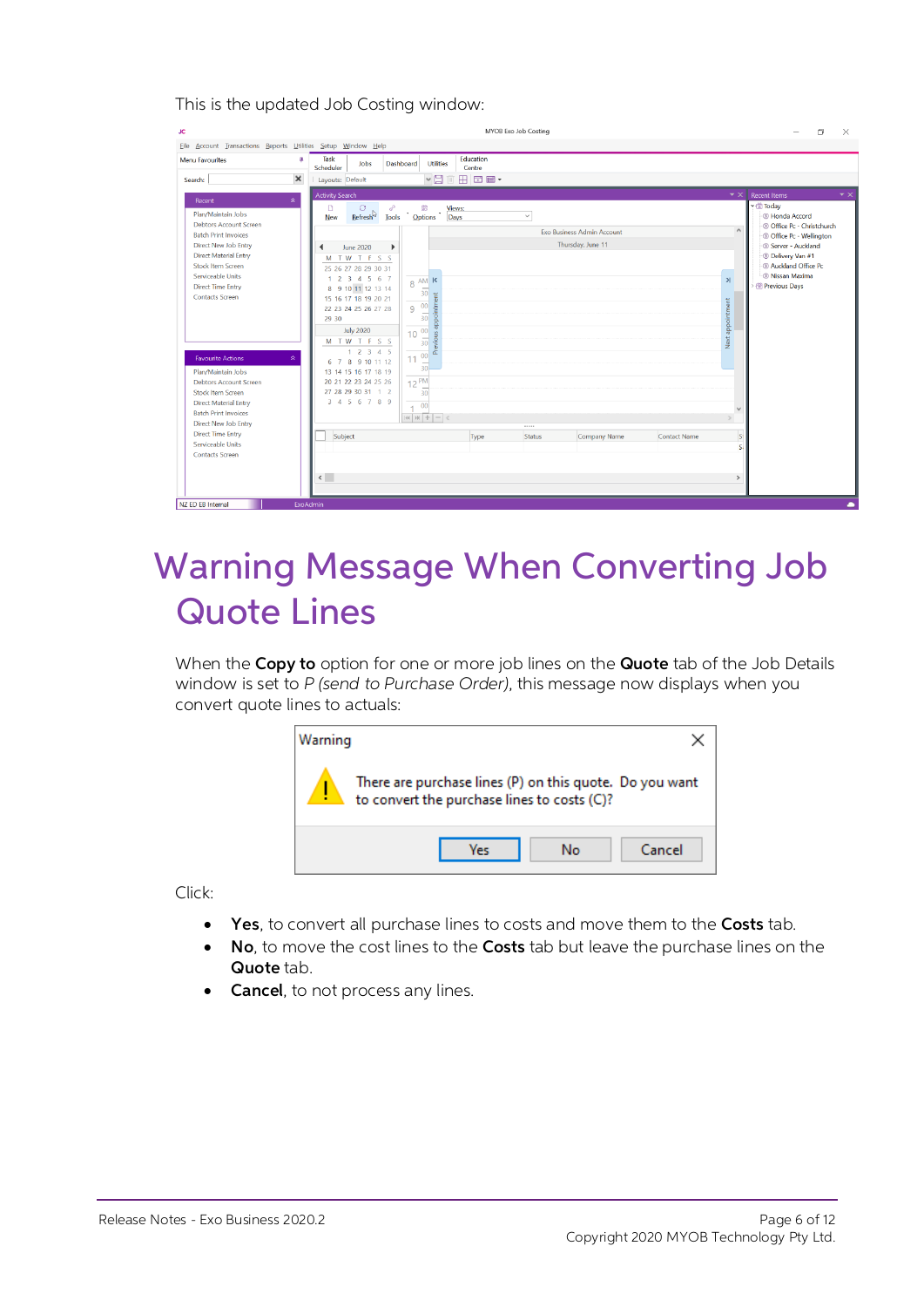## <span id="page-8-0"></span>Resolved Issues

### <span id="page-8-1"></span>Exo Business Core

| Service Request ID | Description                                                                                                                                                                                                                                                                                                                                                                                                                                                                                                                                                                         |
|--------------------|-------------------------------------------------------------------------------------------------------------------------------------------------------------------------------------------------------------------------------------------------------------------------------------------------------------------------------------------------------------------------------------------------------------------------------------------------------------------------------------------------------------------------------------------------------------------------------------|
|                    | Running the Unicode database conversion utility recreates compound keys and<br>indexes with the columns specified in alphabetical column name order, not in the<br>original logical order. This includes primary keys.<br>This issue has been resolved. The keys are now recreated in their correct order.                                                                                                                                                                                                                                                                          |
| CE00008282         | You cannot add a contact on the Payment tab of the debtor's invoice cash sale<br>screen if the profile Add debtor contact details to transactions is selected in Exo<br><b>Business Configurator.</b><br>This issue has been resolved.                                                                                                                                                                                                                                                                                                                                              |
| CE00008094         | You cannot see the full length of the stock code or extend the Stock Code column<br>on the table in the Forecast Purchase Orders window.<br>This issue has been resolved.                                                                                                                                                                                                                                                                                                                                                                                                           |
| CE00007716         | Custom buttons on the Opportunities, Sales Orders, and Purchase Orders screens<br>do not work.<br>This issue has been resolved.                                                                                                                                                                                                                                                                                                                                                                                                                                                     |
| CE00006966         | After upgrading to Exo Business 2019.4.1 or newer, you can't edit or copy the<br>narrative on a sales order for a fully processed Sales order nor can you edit Extra<br>fields.<br>This issue has been resolved you can add a line or header narrative or edit existing<br>narratives on a fully processed order. You can also once again select text and copy<br>to the paste buffer You can also edit the contexts of Extra fields - such as in the<br>case where the Freight docket tracking details are unknown until after the order<br>has been fully processed and invoiced. |
| 172736630482       | If you were using a Computed Sell Price for a stock item, you were not prevented<br>from editing the sell price values onscreen that were generated using a database<br>formula. When you saved the stock item, an error displayed.<br>This issue has been resolved. sell prices that are generated using a database<br>formula are now read only again.                                                                                                                                                                                                                            |
| CE00006966         | You can't copy the information in extra fields on a fully processed sales order.<br>This issue has been resolved.                                                                                                                                                                                                                                                                                                                                                                                                                                                                   |
| CE00006528         | Exo Business goes into an endless loop when you select Refresh Exchange Rates<br>from the <b>Actions</b> menu in the Inward Goods Receipt window and then either click<br><b>Cancel</b> or don't change the rate.<br>This issue has been resolved.                                                                                                                                                                                                                                                                                                                                  |
| CE00006821         | Pressing the spacebar to automatically fill in the Amount field of the Debtor Single<br>Payment Entry screen results in an allocation error.<br>This issue has been resolved.                                                                                                                                                                                                                                                                                                                                                                                                       |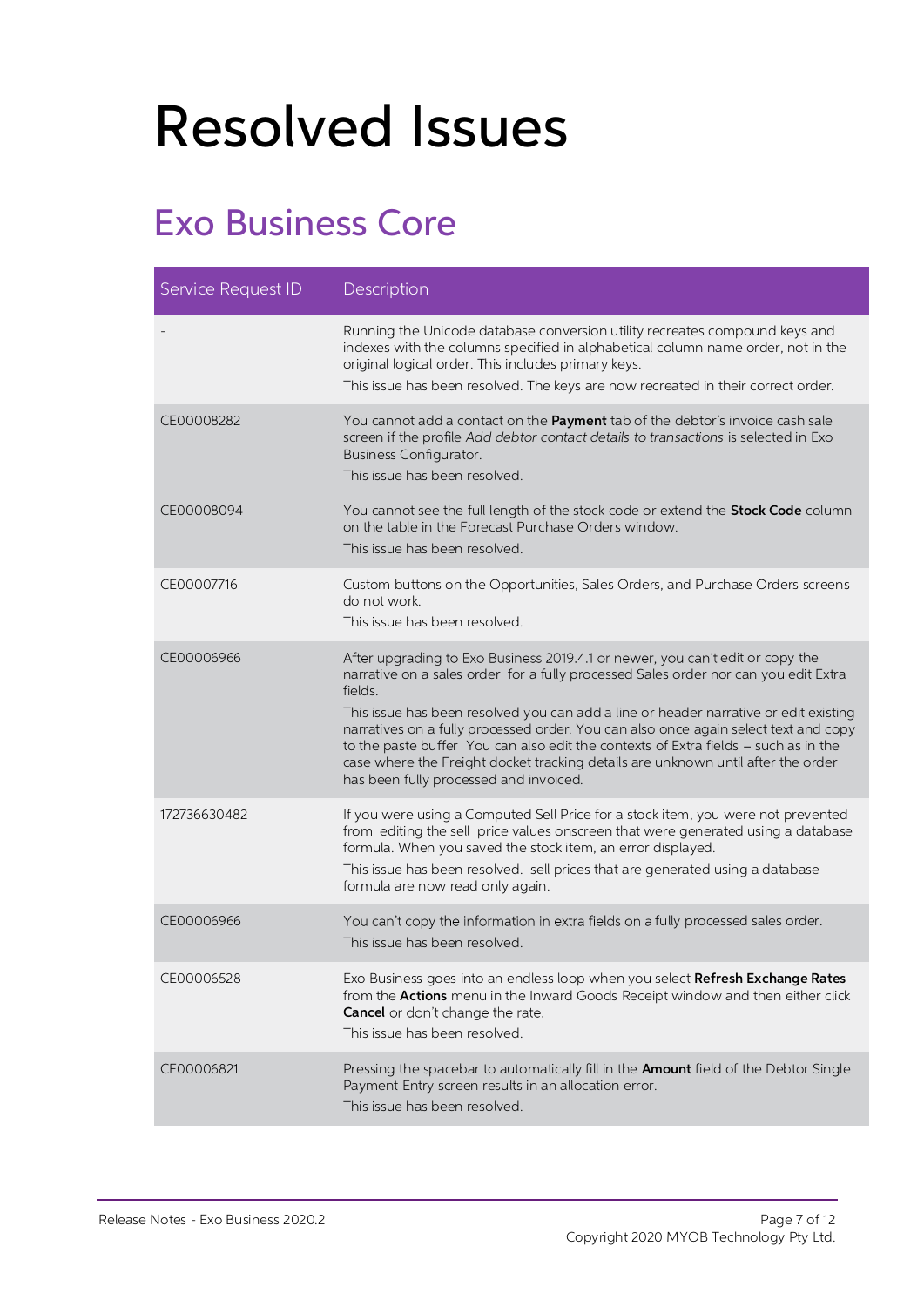| Service Request ID | Description                                                                                                                                                                                                                                                                                                                                                                                       |
|--------------------|---------------------------------------------------------------------------------------------------------------------------------------------------------------------------------------------------------------------------------------------------------------------------------------------------------------------------------------------------------------------------------------------------|
| CE00006705         | When you view debtor or creditor invoices with many lines using the native (non-<br>Clarity) view, the scrollbar in the window jumps to the end of the list rather than<br>staying at the top of the list.<br>This issue has been resolved. The scrollbar now stays at the top of the list.                                                                                                       |
| 166874886324       | The error message Overflow while converting variant of type (Double) into type<br>(Integer) displays when there is a very large number in the Totals section of the<br>Inward Goods Costing screen. In the case of low unit value currencies such as the<br>Indonesian Rupiah<br>This issue has been resolved.                                                                                    |
| CE00007717         | Any change given in a point of sale transaction put the allocation balance out by<br>the amount of the change.<br>This issue has been resolved.                                                                                                                                                                                                                                                   |
| CE00006931         | Forex Variance Calculator - Regardless of which Unrealised Foreign Exchange<br>Variances option you select on the Foreign Exchange Rate Variance Calculator,<br>unrealised gain journals always posted both the Debtor Control and Creditor<br>control ledgers.<br>This issue has been resolved. Unrealised gain journals now post to the ledger that<br>you select.                              |
|                    | When you save a purchase order in a high volume environment, there was<br>potential for an update conflict that manifested as the purchase order having no<br>lines when you recalled it. As well, the purchase order document being blank<br>when you print it.<br>The purchase orders insert method now reflect periods of very high usage<br>This issue has been resolved.                     |
|                    | When you run EXONET.EXE from the command line with the /post_ledgers option,<br>it ignores the Periodic stock setting in Exo Business Configurator and tries to post<br>the stock transaction details to the General Ledger as though the system was using<br>periodic mode.<br>This issue has been resolved. EXONET.EXE now respects the Periodic stock setting<br>in Exo Business Configurator. |
|                    | The details for a contact – for example, their name, address, and phone number –<br>do not display when you search for the contact in the Non-Account Details<br>window.<br>This issue has been resolved.                                                                                                                                                                                         |
|                    | Analysis graphs - The first digits in double digit values in the legend that displays<br>when you double click a data point in the graph on an <b>Analysis</b> tab are cut off. For<br>example, a 10 looks like at 0.<br>This issue has been resolved.                                                                                                                                            |
|                    | Debtor Invoices from POS could be incorrectly rounded and unbalanced if it<br>includes multiple tax rates. This issue has been resolved.                                                                                                                                                                                                                                                          |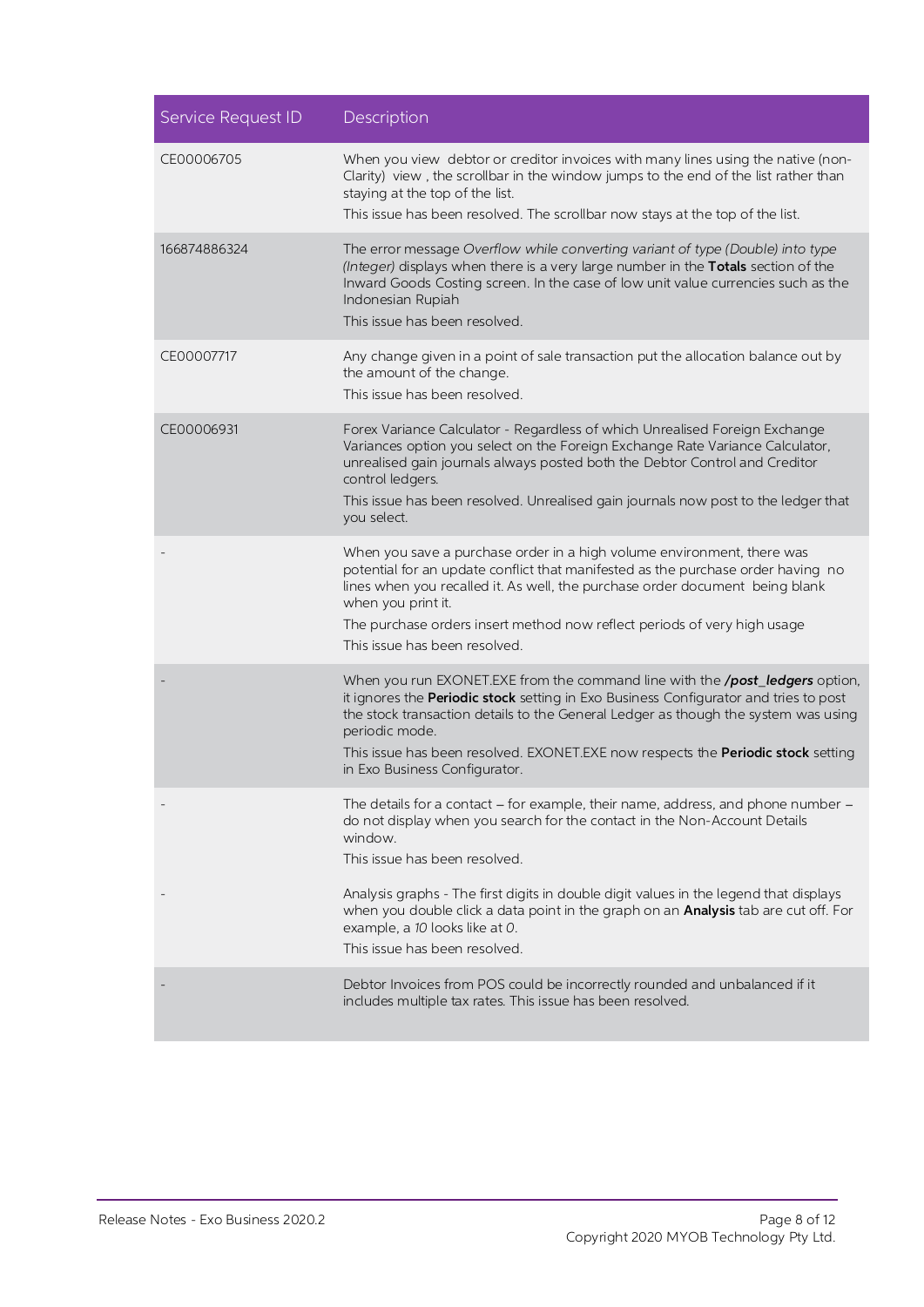## <span id="page-10-0"></span>Job Costing

| Service Request ID       | Description                                                                                                                                                                                                                                                                                                                                                                                                                                                                          |
|--------------------------|--------------------------------------------------------------------------------------------------------------------------------------------------------------------------------------------------------------------------------------------------------------------------------------------------------------------------------------------------------------------------------------------------------------------------------------------------------------------------------------|
| CE00005852               | The error message Filter Expression incorrectly Terminated displays when you<br>create a job that has an Extra Field with a Default defined as a string that included<br>spaces.<br>This issue has been resolved.                                                                                                                                                                                                                                                                    |
| CE00005819               | When you transfer stock between jobs using the Change Job function, and are<br>using multiple WIP locations, the WIP transaction does not automatically look up the<br>WIP location for the new job, but instead always puts it in the default WIP location<br>This can result in the WIP locations being out of balance and Exo displaying<br>negative stock warnings.<br>This issue has been resolved. Exo Job Costing now assigns the new job's location to<br>the copied record. |
| CE00006948               | If grid ordering is unlocked on the Quote/Budget, Timesheets, or Costs tabs of the<br>Job Details screen, clicking the Select All Lines checkbox sorts the column<br>innapropriately.<br>This issue has been resolved.                                                                                                                                                                                                                                                               |
| 111887221115             | You can select a WIP location from the From Location list on the Quote/Budget tab<br>of the Job Details screen. This can result in incorrect stock being put into the WIP<br>location and can prevent you from creating an invoice for a job.<br>This issue has been resolved only Stock Locations are selectable. If the item is to<br>come from another job's WIP, it must be transferred.                                                                                         |
| CE00007778               | On the Billing Schedule tab of the Job Details screen, selecting Create Invoice from<br>the Progress Billing dropdown button overwrites any existing invoice reference<br>against the Billing Schedule line.<br>This issue has been resolved.                                                                                                                                                                                                                                        |
| CE00007020               | Allocating a cost line with a discount to a progress invoice adds the discount to the<br>invoice rather than removing the discount.<br>This issue has been resolved.                                                                                                                                                                                                                                                                                                                 |
| CE00007538<br>CE00007036 | The error message DetailsQuery dataset not in edit mode displays when you update<br>a site's address on a job and the customer has Geo-validated delivery address.<br>This issue has been resolved.                                                                                                                                                                                                                                                                                  |
| CE00005797               | If you change the contact assigned to a job, dragging and dropping a document on<br>to the job changes to deletes the job code from the document entry.<br>This issue has been resolved.                                                                                                                                                                                                                                                                                             |
| CE00005852               | Extra fields of type NVARCHAR() with string defaults that don't include spaces<br>receive no value.<br>This issue has been resolved.                                                                                                                                                                                                                                                                                                                                                 |
| CE00005852               | The error message Type mismatch in expression displays when you add an extra<br>field of type NVARCHAR() or VARCHAR() to JOBCOST_HDR.<br>This issue has been resolved.                                                                                                                                                                                                                                                                                                               |
| CE00005852               | The error message Type mismatch in expression displays when you add an extra<br>field of type NVARCHAR() or VARCHAR() to JOBCOST_HDR.<br>This issue has been resolved.                                                                                                                                                                                                                                                                                                               |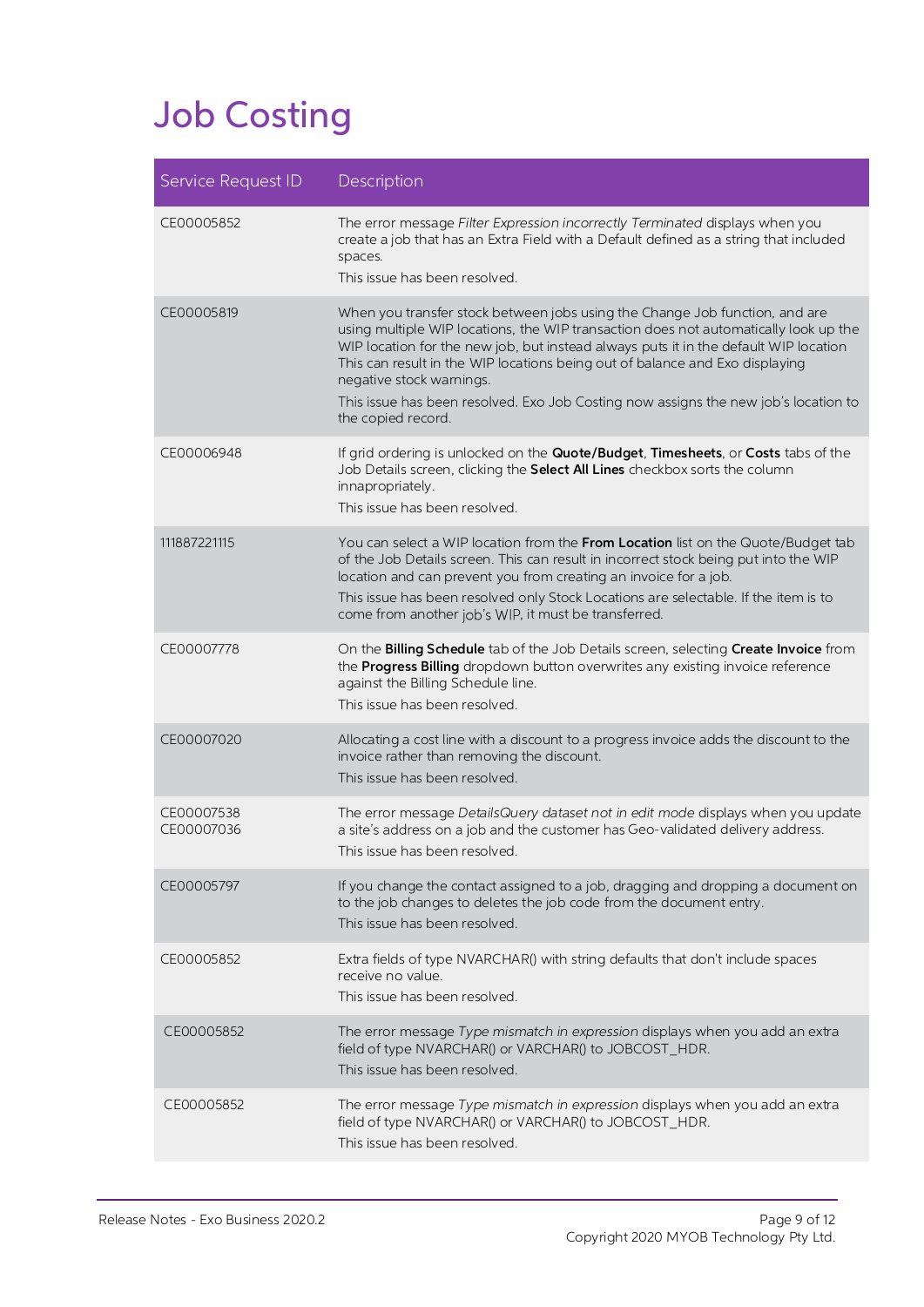| Service Request ID | <b>Description</b>                                                                                                                                                                                                                                                                       |
|--------------------|------------------------------------------------------------------------------------------------------------------------------------------------------------------------------------------------------------------------------------------------------------------------------------------|
| 145715630618       | Converting a Job Quote line set to <b>Copy to Purchase</b> records the wrong transaction<br>type 'P' in the database. The converted line does not appear on the Cost tab on the<br>Job Details screen.<br>This issue has been resolved by prompting the user and changing the type to C. |
|                    | You cannot enter full descriptions on the Direct Time Entry and Direct Material Entry<br>screens that are the same length as the maximum DESCWIDTH set in MYOB Exo<br>Configurator.<br>This issue has been resolved                                                                      |
|                    | A User could blank out the values in the <b>Disc %</b> and <b>Unit Price</b> fields in the table on<br>the <b>Costs</b> tab of the Job Details window, resulting in a null value being saved into<br>the database. This caused problems with some reports.                               |
|                    | This issue has been resolved. If there are no values in the <b>Disc %</b> and <b>Unit Price</b><br>fields, Job Costing saves those fields with a default database column value instead<br>of null.                                                                                       |

### <span id="page-11-0"></span>Exo Business Configurator

| Service Request<br>ID | Description                                                                                                                                                                                                                                                                                                                                                                                                                                                                                                                            |
|-----------------------|----------------------------------------------------------------------------------------------------------------------------------------------------------------------------------------------------------------------------------------------------------------------------------------------------------------------------------------------------------------------------------------------------------------------------------------------------------------------------------------------------------------------------------------|
| CE00007717            | Unable to select GL subaccounts under <b>Essential &gt; GL Control Accounts</b> or under<br>Admin > Inwards Goods > Cost Code.<br>This issue has been resolved.                                                                                                                                                                                                                                                                                                                                                                        |
|                       | No values display in the Key System Number Sequences screen.<br>This issue has been resolved.                                                                                                                                                                                                                                                                                                                                                                                                                                          |
|                       | When you add a new currency, the Currency Closing Rate table wasn't immediately<br>populated with that currency so any reports that relied upon currency closing rates<br>could be incorrect until the first end of period was run with that new currency in place.<br>This issue has been resolved. The Currency Closing Rate table is now populated with<br>the current currency value as you add a currency.<br>That table will be populated with the current currency values when you do a database<br>update if they are missing. |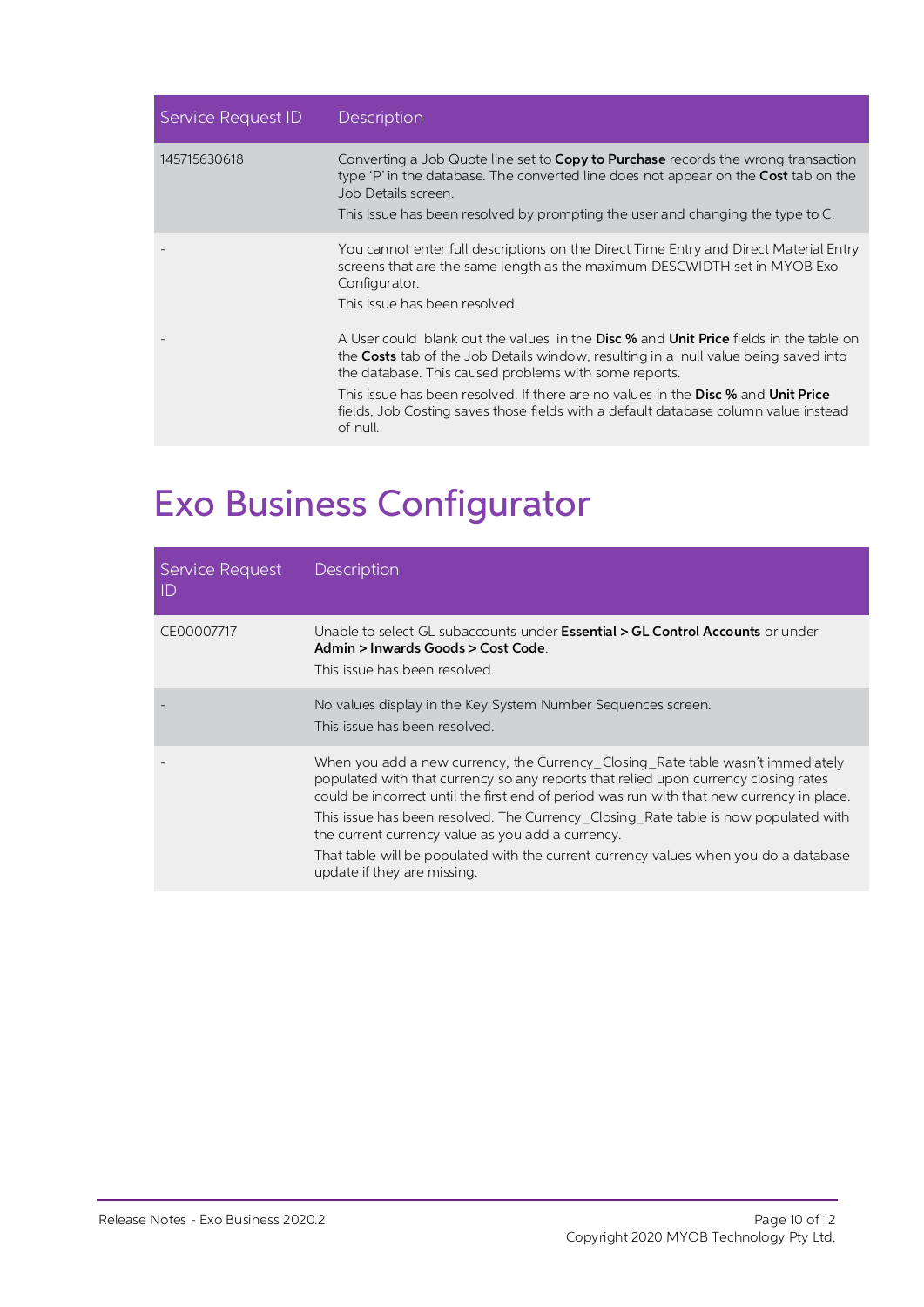## <span id="page-12-0"></span>Known Issues

The following issues have been identified as requiring end-user attention in this release.

ConfigWizard – New Databases not marking as configured

This may lead to the following message when opening Exo:



Workaround is to manually set the DBCONFIGURED flag to true using the following SQL:

UPDATE XOINFO set DBCONFIGURED='Y' UPDATE CONFIGWIZARD SET WIZARDSTATE=1

This issue is being tracked as CE00008577.

Issue with Large Budget Reports in CRM

If you have a budget report with thousands of lines, this message displays when you open Exo CRM:



To prevent this error, you must either delete or disable the budget.